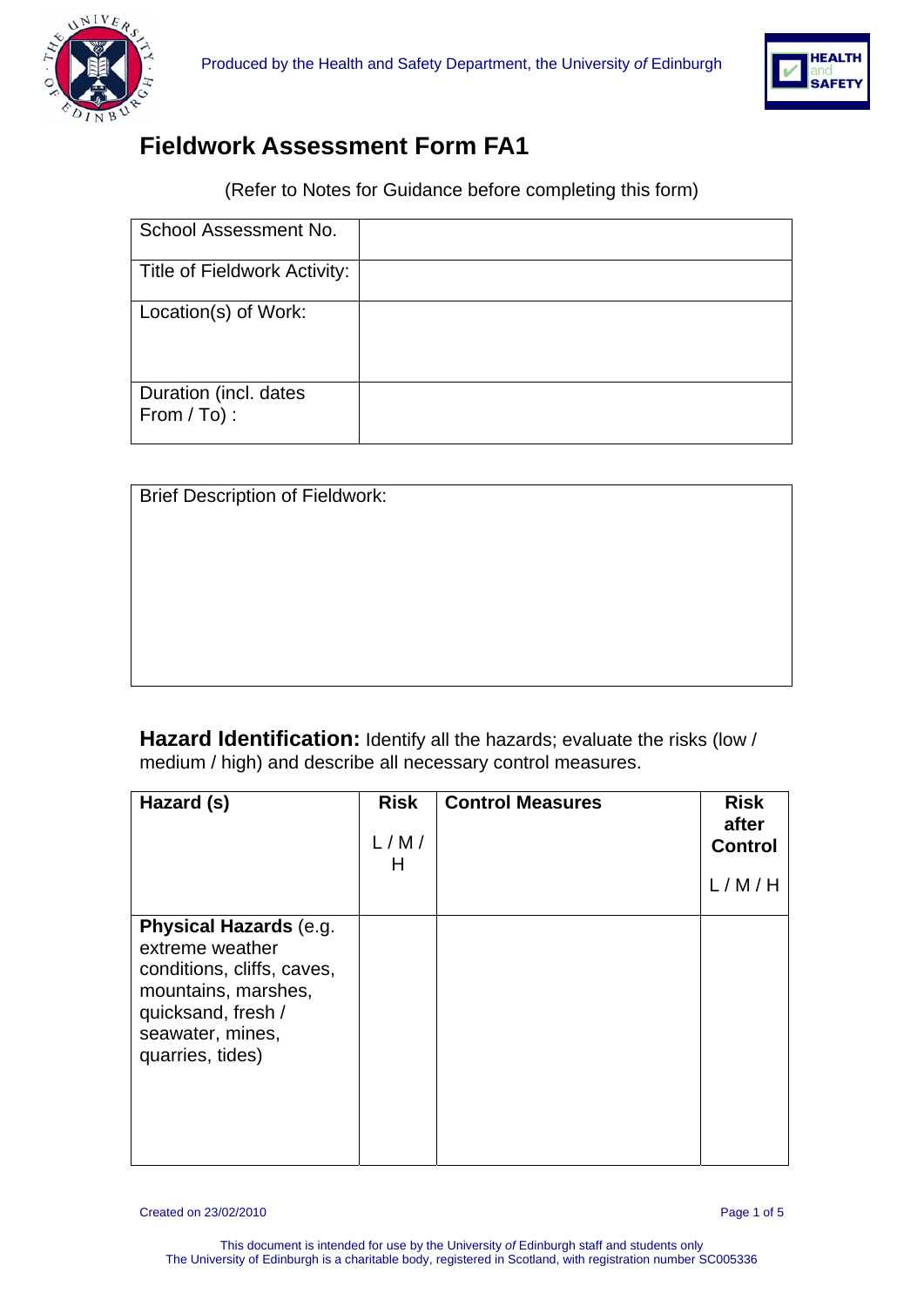| <b>Biological Hazards (e.g.</b><br>poisonous plants,<br>venomous / aggressive<br>animals, soil or water<br>micro organisms, insects) |  |  |
|--------------------------------------------------------------------------------------------------------------------------------------|--|--|
|                                                                                                                                      |  |  |
| <b>Chemical Hazards (e.g.</b><br>pesticides, dusts,<br>contaminated soils,<br>chemicals on site)                                     |  |  |
|                                                                                                                                      |  |  |
| Man-made hazards (e.g.<br>machinery, electrical<br>equipment, vehicles,<br>insecure buildings, slurry<br>pits, power and pipelines)  |  |  |
|                                                                                                                                      |  |  |
| Personal Safety (e.g.<br>lone working, attack on<br>person or property, first<br>aid)                                                |  |  |
|                                                                                                                                      |  |  |
| <b>Environmental impact</b><br>(e.g. refuse, pollution,<br>disturbance of eco-<br>systems)                                           |  |  |
|                                                                                                                                      |  |  |

Created on 23/02/2010 Page 2 of 5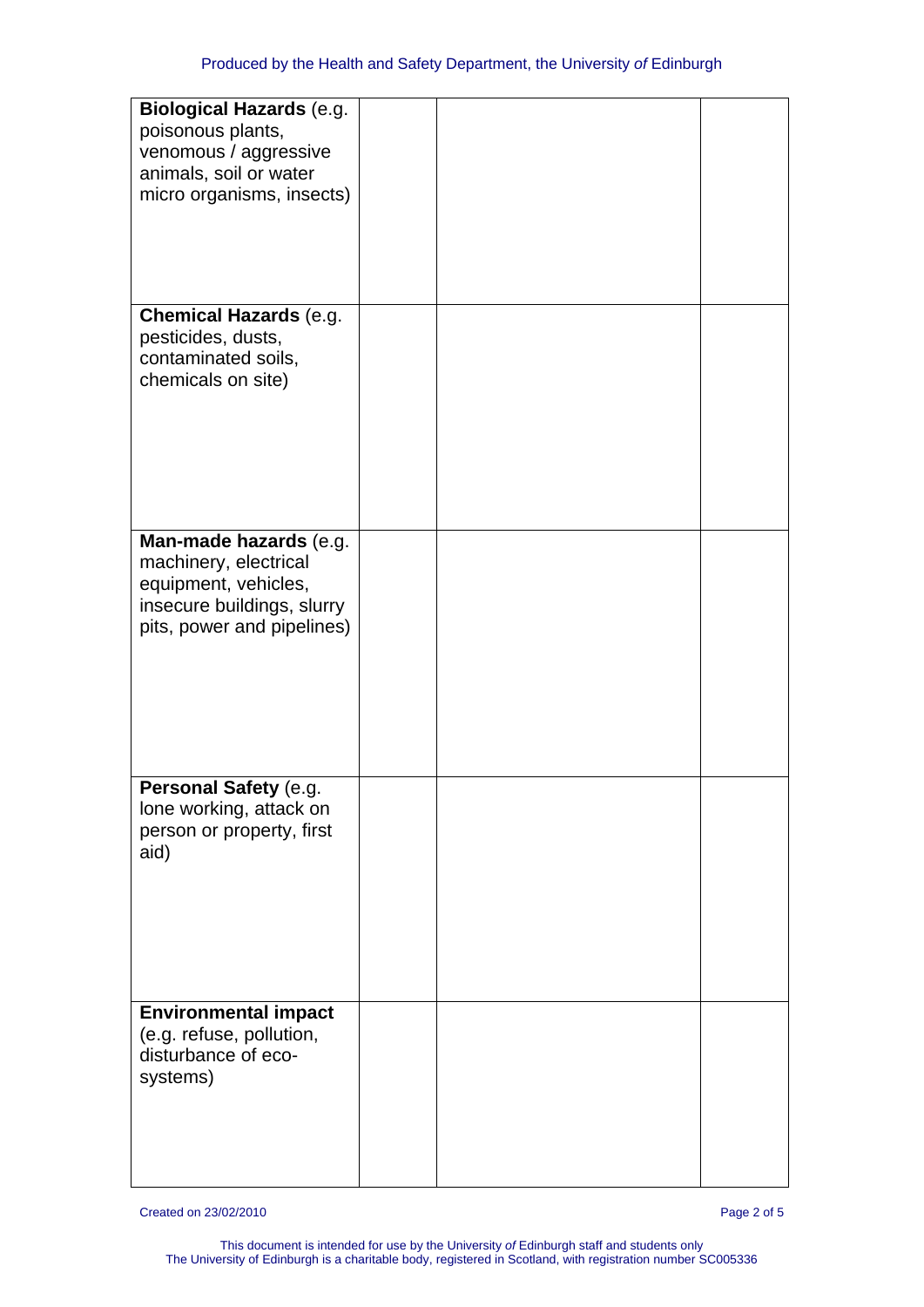| Other hazards (e.g.<br>procedural, manual<br>handling) Please specify. |  |  |
|------------------------------------------------------------------------|--|--|
|                                                                        |  |  |
|                                                                        |  |  |

*\*Continue on separate sheet if necessary* 

**Emergency Procedures:** Specify arrangements for first aid, special emergency procedures, survival aids, communication, etc.)

**Additional Information:** Identify any additional information relevant to the fieldwork activity, including supervision, training requirements, information, specialist equipment or clothing, inoculations, etc.

Created on 23/02/2010 Page 3 of 5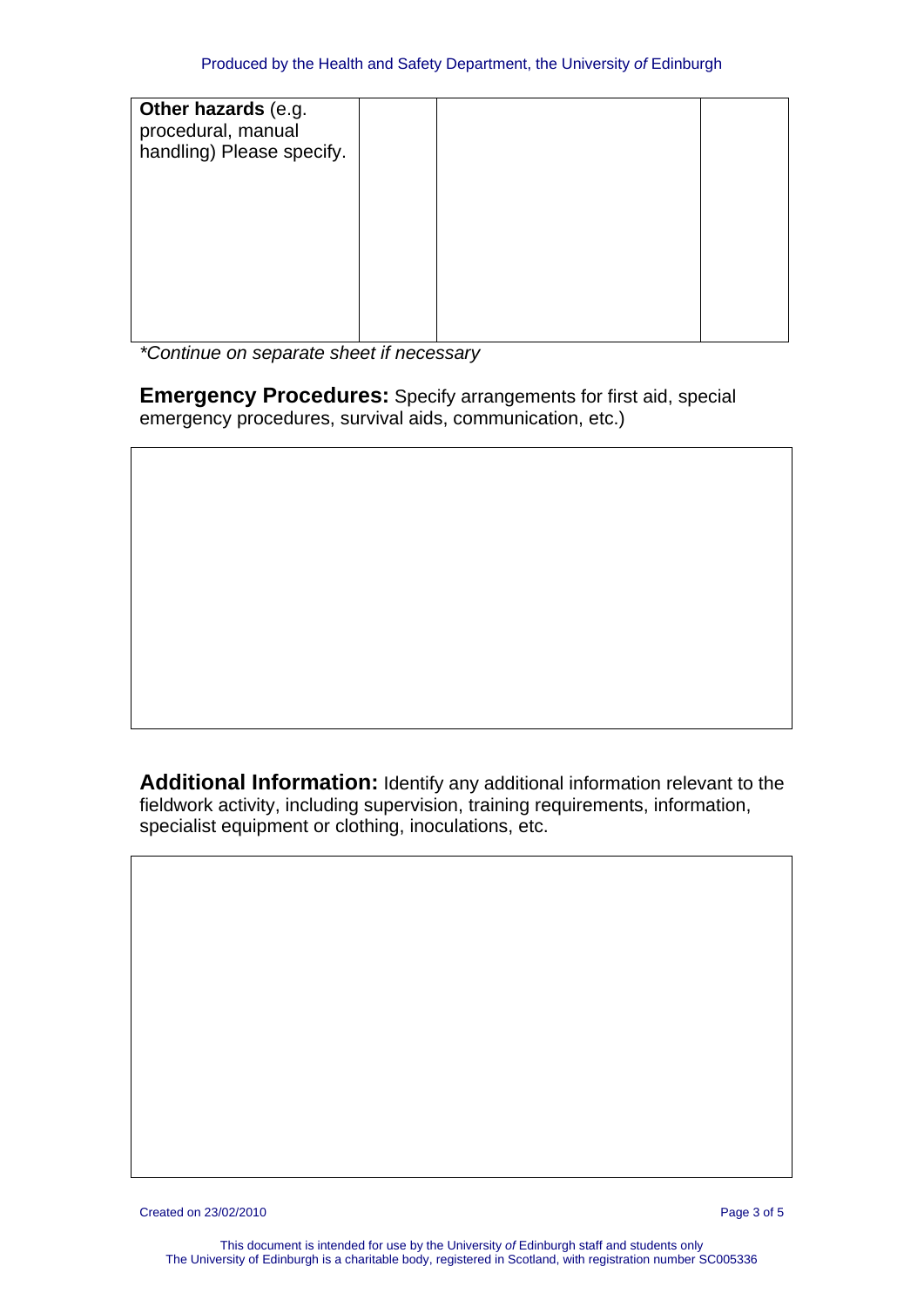**Contact Information:** Include details of both the University designated contact and on-site contact.

| <b>University</b> | Name:                        | Tel. Contact: |
|-------------------|------------------------------|---------------|
|                   |                              |               |
| On-site           | Name:                        | Tel. Contact: |
|                   | Address of residential base: |               |
|                   |                              |               |
|                   |                              |               |

| Has necessary training and information been<br>given?                          | Yes | <b>No</b> | N/A |
|--------------------------------------------------------------------------------|-----|-----------|-----|
| Is there adequate provision for those with<br>health problems or disabilities? | Yes | <b>No</b> | N/A |
| Are there adequate First Aiders available?                                     | Yes | <b>No</b> | N/A |
| Is there suitable supervision (i.e. Staff to<br>Student ratio)?                | Yes | <b>No</b> | N/A |
| Is permission required to work on site?                                        | Yes | <b>No</b> | N/A |
| Are there suitable travel arrangements and<br>licensed drivers?                | Yes | <b>No</b> | N/A |
| Is adequate insurance cover in place?                                          | Yes | <b>No</b> | N/A |
| (Contact Finance Office for advice, 50-9154)                                   |     |           |     |

Created on 23/02/2010 Page 4 of 5